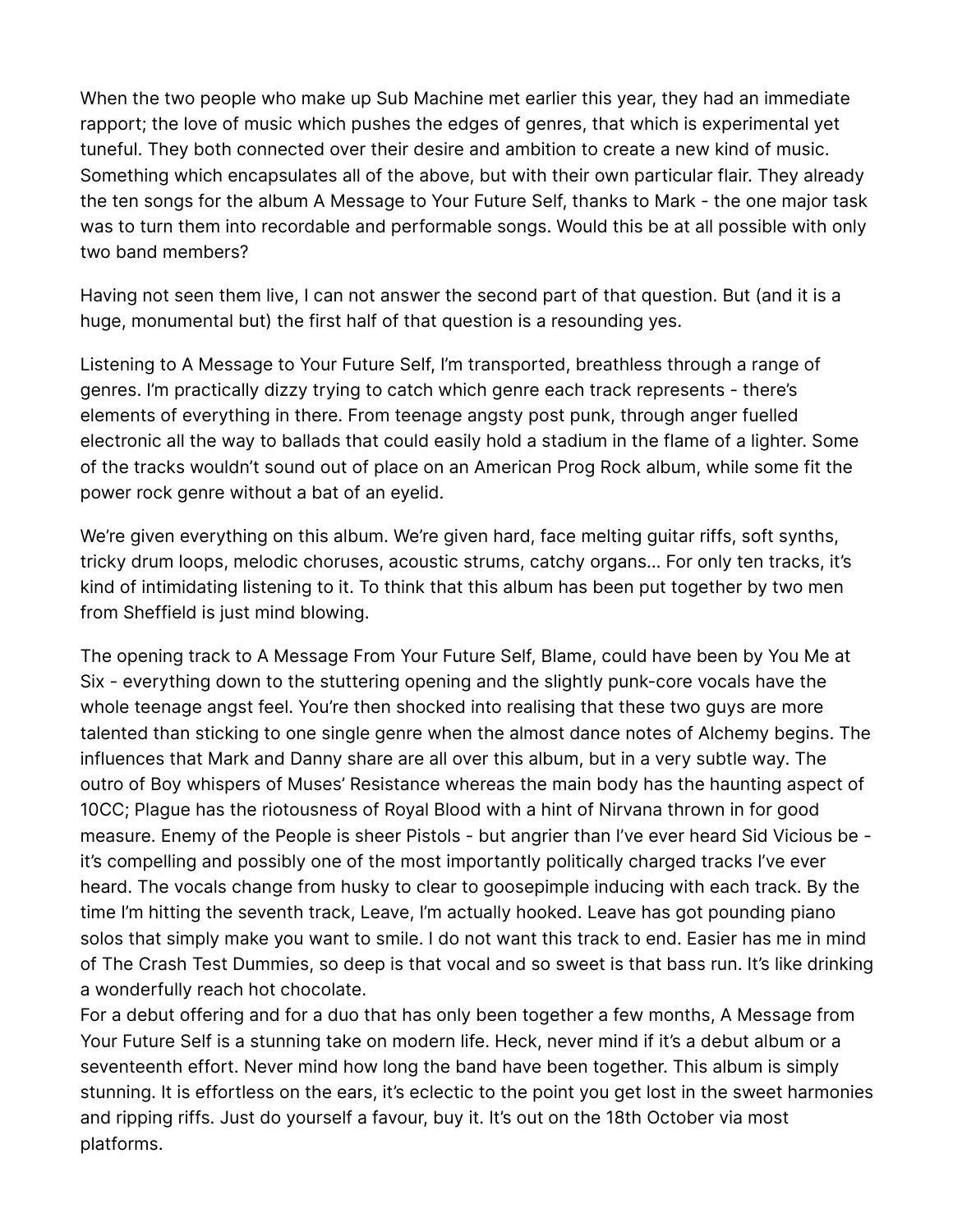Now, I need to see if they live up to this sublime recording live. Challenge on, boys. **Sally A.**

I wondered what this album was going to bring ever since we reviewed "Plague" a couple of issues ago. Would it be more of the same? I liked "Plague", but wouldn't be able to listen to an album full of them. I needn't have worried; There is only one Plague, and the rest of the album is an astonishing mix of genres. I don't think there's one song on it that could be akin to any other! Does that worry me? Is this a band that can't find "their" sound? Not in the slightest! This is an album by two guys who are exploring as many genres and styles as possible, and they pull it off brilliantly! You know, I could play all ten of these tracks as the contribution from Local Artists on my Eclectic Avenue Radio Show, and no one would be any the wiser! They'd think we had 10 different bands!

Let's take a quick wander through the tracks, then... I won't give everything away; you need to listen for yourself ...

Blame, starts all of a stutter, then sets of into an emo post-punk style which is fabulous (Panic at the Disco!, is that what I am thinking of?). The chorus is sublime.

With Alchemy we might be at a rave, but it breaks into a beautifully ambient sound. A full minute before a smooth soft vocal starts, and the harmonies join in... a beautiful track. This is my new favourite.

Life, with a funky distorted guitar and drum and bass line intro. Another singing style, perhaps reminiscent of some of the better songs by Robbie Williams. I hear U2 in the chorus (not a criticism) which is sublime! This is my new favourite!

Enemy of The People, is the most political song about at the moment. It is so angry, and with quite a few "swears", it needs parental guidance! It's a dark, angry track, which it must be, considering the lyrics. I wonder why it is the only track with more than a one-word title? It's possibly my new favourite song on the album.

Plague, again a political song which we reviewed a while back. Tamer than Enemy, but still dark and ominous.

Boy, is a lovely track, about looking back at the little boy who would become the person singing the track. I don't know if it is autobiographical, but it feels that way. This track is fabulous, and feels like the reason for the album title.

In at 7 we have Below, which is another sublime reflective song. a slight jazz feel to it, a smooth soft voice over a subtle rhythm. Just beautiful.

Track 8, ah...track 8! The phenomenal Leave. What can I say... stunning in every way. Hard to believe it's on the same album as Enemy of the People, or Blame, but it is, and it deserves to be. This is DEFINITELY my favourite!

Easier kicks off with a great acoustic guitar with a Crash Test Dummies vocal. That is so good, but then the chorus refrain is just... I don't know...beautiful! (Running out of superlatives!). The